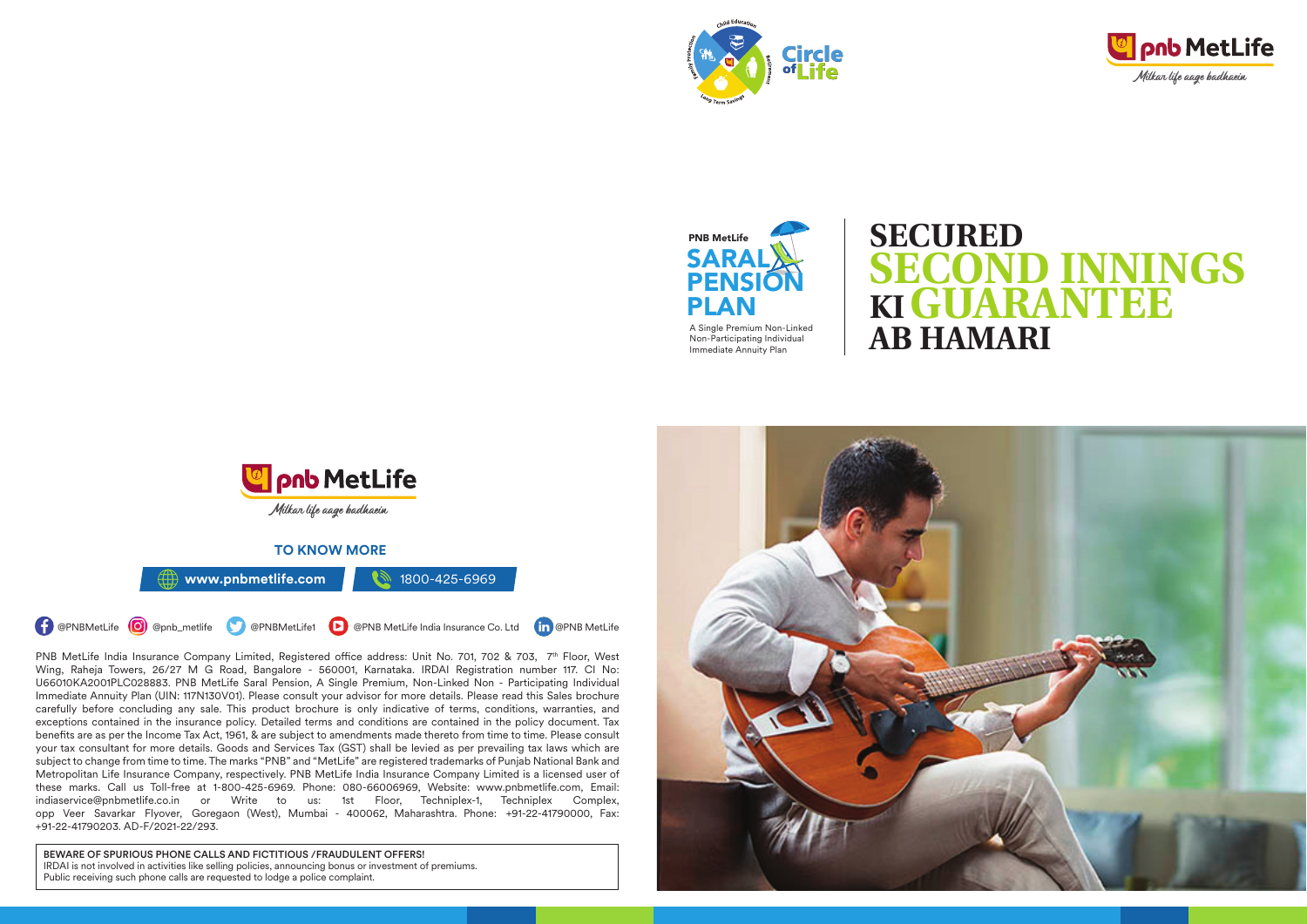# **PNB MetLife Saral Pension**

#### **A Single Premium, Non-Linked Non - Participating Individual Immediate Annuity Plan**

Throughout our lives, we make efforts and strive hard to come closer to our dreams and offer a better lifestyle to our family. Amidst this constant struggle to tick off the goals in our bucket list, we often forget to plan for one of the most important periods of our lives, the retirement days.

PNB MetLife offers Circle of Life solutions that meet your needs through all stages of life. Specially designed to ease your worries for your retirement ahead, PNB MetLife is introducing 'Saral Pension Plan'. It helps you lead a comfortable life

post-retirement with guaranteed income for a lifetime. A perfect plan to give you peaceful second innings, which also helps you leave a legacy behind in case of any unfortunate accident. Pay once and enjoy a happy forever!

The plan is made available to you for buying online and offline through multiple distribution touchpoints.

SAR PENSIC **PLAN** PNB MetLife



# **With PNB MetLife Saral Pension**



Pay only once and ensure guaranteed income for lifetime.



Liquidity in case of diagnosis of any of the 20 listed Critical illnesses.



Leave a legacy for your family through return of capital, on your demise.



Option to receive annuity in Monthly, Quarterly, Half yearly or Yearly instalments



Secure lifetime income for your spouse, even if you are not around.

# **How does the plan work?**

- Step Choose the one time lumpsum amount you **Step 1 Step 3** wish to pay or choose the annuity installment you wish to receive.
- Choose your annuity **Step 2 Step 4** option i.e.:
	- $\triangleright$  Life Annuity with Return of 100% of Purchase Price (ROP) or,
	- $\triangleright$  Joint Life Survivor Annuity with Return of 100% of Purchase Price.

Step<sup>3</sup> Choose your annuity pay out frequency -monthly, quarterly, half yearly or yearly.

 $Step(4)$  Receive guaranteed income for lifetime based on the chosen frequency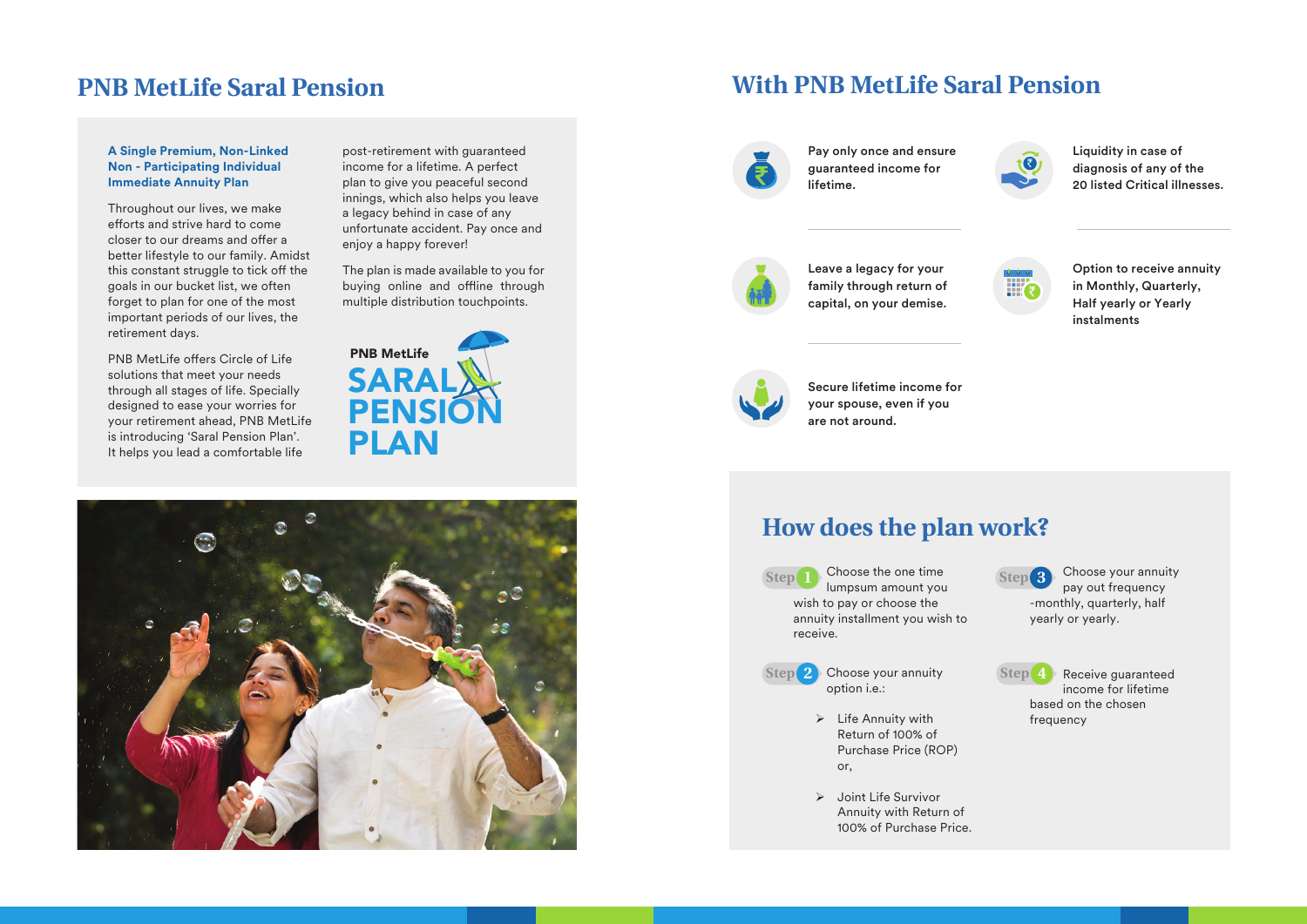# **Example-1**

Anil aged 60 is a successful entrepreneur who opts for PNB MetLife Saral Pension for securing his old age income. He selects monthly payouts with Life Annuity with Return of Purchase Price and make a onetime premium payment of Rs. 50 Lakhs.

- Anil starts receiving an annuity of Rs. 24,469 per month till the time of his death.
- After 20 years Anil passes away, his son (nominee) gets back Rs.50 Lakh as Death Benefit.



# **Plan at a glance**

| <b>Parameter</b>                 | <b>Minimum</b>                                                                                                                       |           | <b>Maximum</b> |
|----------------------------------|--------------------------------------------------------------------------------------------------------------------------------------|-----------|----------------|
| Age at entry <sup>1</sup> (yrs.) | 40                                                                                                                                   |           | 80 years       |
| <b>Annuity Payout</b>            | Monthly                                                                                                                              | Rs.1,000  | No Limit       |
|                                  | Quarterly                                                                                                                            | Rs.3,000  |                |
|                                  | <b>Half Yearly</b>                                                                                                                   | Rs.6,000  |                |
|                                  | Yearly                                                                                                                               | Rs.12,000 |                |
| <b>Purchase Price</b>            | Minimum Purchase Price is equivalent to an amount which will<br>provide minimum annuity payout as stated above<br>Maximum - No Limit |           |                |
| <b>Annuity Payout Mode</b>       | Yearly / Half Yearly / Quarterly / Monthly                                                                                           |           |                |
| Premium Paying Term (yrs.)       | Single Pay                                                                                                                           |           |                |
| Policy Term (yrs.)               | Whole Life                                                                                                                           |           |                |

# **Benefits in Detail**

### **Policy Benefits**

### **Single Life Annuity Options**

**Life annuity with Return of 100% of Purchase Price**

Annuity is paid for life of the annuitant. In addition, 100% Purchase Price will be returned to the nominee / legal heirs on death of the annuitant.

### **Survival Benet**

Annuity is payable during survival of the annuitant

### **Maturity Benefit**

There is no Maturity Benefit under this product.

### **Joint Life (Spouse Annuity - Two lives) Options**

#### Joint Life Last Survivor Annuity with Return of 100% of Purchase Price on death of last survivor:

The annuity is first paid to the annuitant for life. After death of the annuitant, if the spouse is surviving, the spouse continues to receive the same amount of annuity for life till his / her death. Subsequently, on death of the spouse, Purchase Price shall be payable to the nominee / legal heirs. However, if the spouse has pre-deceased the annuitant, then on death of the annuitant, the Purchase Price shall be payable to the nominee / legal heirs.

Annuity under both the options, is payable Monthly / Quarterly / Half yearly / Yearly in arrears as per annuity payout mode chosen at inception.

# **Other features Free Look Period**

#### The Policyholder has a free look period of 15 days (30 days in case of electronic policies and policies obtained through distance mode) from the date of receipt of the policy document, to review the terms and conditions of the policy and where the policyholder disagrees to any of those terms and conditions, the policy holder has the option to return the policy to the Company for cancellation, stating the reasons for his/her objection, then the policyholder shall be entitled to a refund of the premium subject only to a deduction of stamp duty charges and annuity paid, if any.

1 All references to Age are as on age last birthday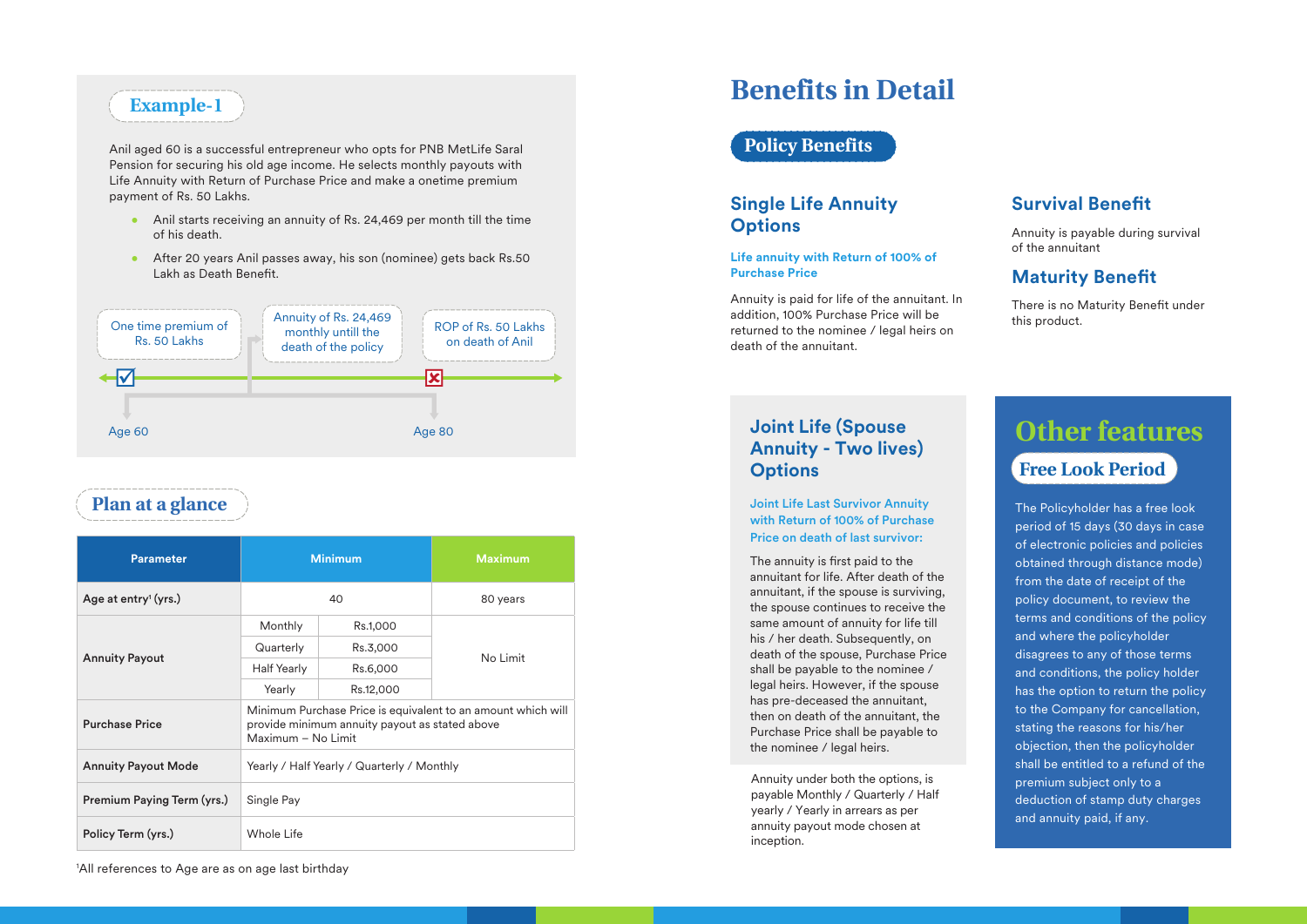

# **Loan**

The loan can be availed any time after six months from the date of commencement of the policy. The maximum amount of the loan that can be granted under the policy shall be such that the effective annual interest amount payable on loan does not exceed 50% of the annual annuity amount payable under the policy. Under joint life option, the loan can be availed by the primary annuitant and on death of the primary annuitant, it can be availed by the secondary annuitant.

The interest on loan shall be at the 10-year G-Sec rate per annum as at 1st April, of the relevant financial year as published by M/s. FBIL, plus 200 basis points and shall be

applicable for all loans granted during the period of twelve months beginning 1st May of the relevant financial year.

Once the loan is availed against a particular policy, the loan interest rate would remain fixed over the tenure of the loan.

The loan interest will be recovered from the annuity amount payable under the policy. It will accrue as per the frequency of the annuity payment under the policy and it will be due on the date of annuity. The loan outstanding if any, shall be recovered from the claim proceeds under the policy. However, the annuitant has the flexibility to repay the loan principal at any time during the currency of the annuity payments.

Policy shall not be foreclosed on the grounds of outstanding loan amount including interest exceeding the surrender value.

# **Surrender on diagnoses of Critical illness of the annuitant(s)**

You have the option to surrender the policy any time after six months from the date of commencement of the policy, incase, your spouse, any of your children, or you are diagnosed with any of the Critical Illness as mentioned below.

On approval of surrender, 95% of the Purchase Price shall be paid back to you (annuitant), subject to deduction of outstanding loan amount and loan interest, if any. On payment of surrender value, the policy stands terminated.

### **Details of Critical Illness are as follows:**

#### **1 Cancer of Specified Severity**

- I. A malignant tumor characterized by the uncontrolled growth and spread of malignant cells with invasion and destruction of normal tissues. This diagnosis must be supported by histological evidence of malignancy. The term cancer includes leukemia, lymphoma and sarcoma.
- II. The following are excluded
	- (a) All tumors which are histologically described as carcinoma in situ, benign, pre-malignant, borderline malignant, low malignant potential, neoplasm of unknown behaviour, or non-invasive, including but not limited to: Carcinoma in situ of breasts, Cervical dysplasia CIN-1, CIN-2 and CIN-3.
	- (b) Any non-melanoma skin carcinoma unless there is evidence of metastases to lymph nodes or beyond;

#### (c) Malignant melanoma that has not caused invasion beyond the epidermis;

- (d) All tumors of the prostate unless histologically classified as having a Gleason score greater than 6 or having progressed to at least clinical TNM classification T2N0M0
- (e) All Thyroid cancers histologically classified as T1N0M0 (TNM Classification) or below:
- (f) Chronic lymphocytic leukaemia less than RAI stage 3
- (g) Non-invasive papillary cancer of the bladder histologically described as TaN0M0 or of a lesser classification.
- (h) All Gastro-Intestinal Stromal Tumors histologically classified as T1N0M0 (TNM Classification) or below and with mitotic count of less than or equal to 5/50 HPFs;
- (i) All tumors in the presence of HIV infection.

## **2 Myocardial Infarction**

#### **(First Heart Attack of specific severity)**

- I. The first occurrence of heart attack or myocardial infarction, which means the death of a portion of the heart muscle as a result of inadequate blood supply to the relevant area. The diagnosis for Myocardial Infarction should be evidenced by all of the following criteria:
	- i. A history of typical clinical symptoms consistent with the diagnosis of acute myocardial infarction (For e.g. typical chest pain)
- ii. New characteristic electrocardiogram changes
- iii. Elevation of infarction specific enzymes, Troponins or other specific biochemical markers.

#### The following are excluded:

- i. Other acute Coronary Syndromes
- ii. Any type of angina pectoris
- iii. A rise in cardiac biomarkers or Troponin T or I in absence of overt ischemic heart disease OR following an intra-arterial cardiac procedure.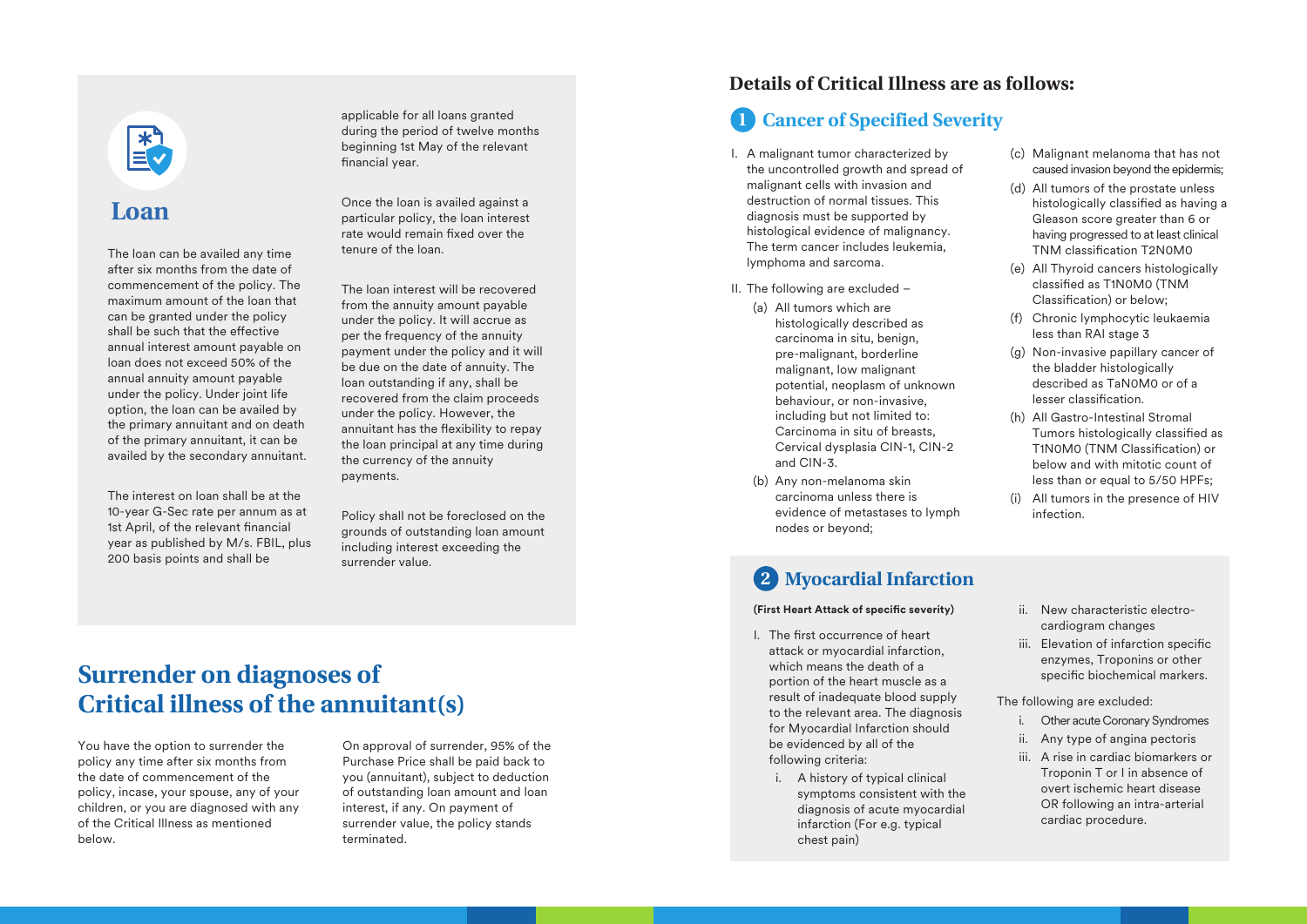# **Open Chest Cabg**

I. The actual undergoing of heart surgery to correct blockage or narrowing in one or more coronary artery(s), by coronary artery bypass grafting done via a sternotomy (cutting through the breast bone) or minimally invasive keyhole coronary artery bypass procedures. The diagnosis must be supported by a coronary angiography and the realization of surgery has to be confirmed by a cardiologist.

II. The following are excluded:

i. Angioplasty and/or any other intra-arterial procedures

#### **Open Heart Replacement or Repair of Heart Valves 4**

I. The actual undergoing of open-heart valve surgery is to replace or repair one or more heart valves, as a consequence of defects in, abnormalities of, or  $disease$ -affected cardiac valve $(s)$ . The diagnosis of the valve abnormality must be supported by an echocardiography and the realization of surgery has to be confirmed by a specialist medical practitioner. Catheter based techniques including but not limited to, balloon valvotomy/valvuloplasty are excluded.

## **Coma of Specified 5 Severity**

- I. A state of unconsciousness with no reaction or response to external stimuli or internal needs. This diagnosis must be supported by evidence of all of the following:
	- i. no response to external stimuli continuously for at least 96 hours;
	- ii. life support measures are necessary to sustain life; and
	- iii. permanent neurological deficit which must be assessed at least 30 days after the onset of the coma.
- II. The condition has to be confirmed by a specialist medical practitioner. Coma resulting directly from alcohol or drug abuse is excluded.

#### **Kidney Failure Requiring Regular Dialysis 6**

I. End stage renal disease presenting as chronic irreversible failure of both kidneys to function, as a result of which either regular renal dialysis (haemodialysis or peritoneal dialysis) is instituted or renal transplantation is carried out. Diagnosis has to be confirmed by a specialist medical practitioner.

#### **Stroke Resulting in Permanent Symptoms 7**

- I. Any cerebrovascular incident producing permanent neurological sequelae. This includes infarction of brain tissue, thrombosis in an intracranial vessel, haemorrhage and embolisation from an extracranial source. Diagnosis has to be confirmed by a specialist medical practitioner and evidenced by typical clinical symptoms as well as typical findings in CT Scan or MRI of the brain. Evidence of permanent neurological deficit lasting for at least 3 months has to be produced.
- II. The following are excluded:
	- i. Transient ischemic attacks  $(TIA)$
	- ii. Traumatic injury of the brain
	- iii. Vascular disease affecting only the eye or optic nerve or vestibular functions.

#### **Major Organ/Bone Marrow Transplant 8**

- I. The actual undergoing of a transplant of:
	- i. One of the following human organs: heart, lung, liver, kidney, pancreas, that resulted from irreversible end-stage failure of the relevant organ, or
	- ii. Human bone marrow using haematopoietic stem cells.

#### The undergoing of a transplant has to be confirmed by a specialist medical practitioner.

- II. The following are excluded:
	- i. Other stem-cell transplants
	- ii. Where only islets of langerhans are transplanted

#### **Permanent Paralysis of Limbs 9**

I. Total and irreversible loss of use of two or more limbs as a result of injury or disease of the brain or spinal cord. A specialist medical practitioner must be of the opinion that the paralysis will be permanent with no hope of recovery and must be present for more than 3 months.

#### **Motor Neuron Disease with Permanent Symptoms 10**

I. Motor neuron disease diagnosed by a specialist medical practitioner as spinal muscular atrophy, progressive bulbar palsy, amyotrophic lateral sclerosis or primary lateral sclerosis. There must be progressive degeneration of corticospinal tracts and anterior horn cells or bulbar efferent neurons. There must be current significant and permanent functional neurological impairment with objective evidence of motor dysfunction that has persisted for a continuous period of at least 3 months.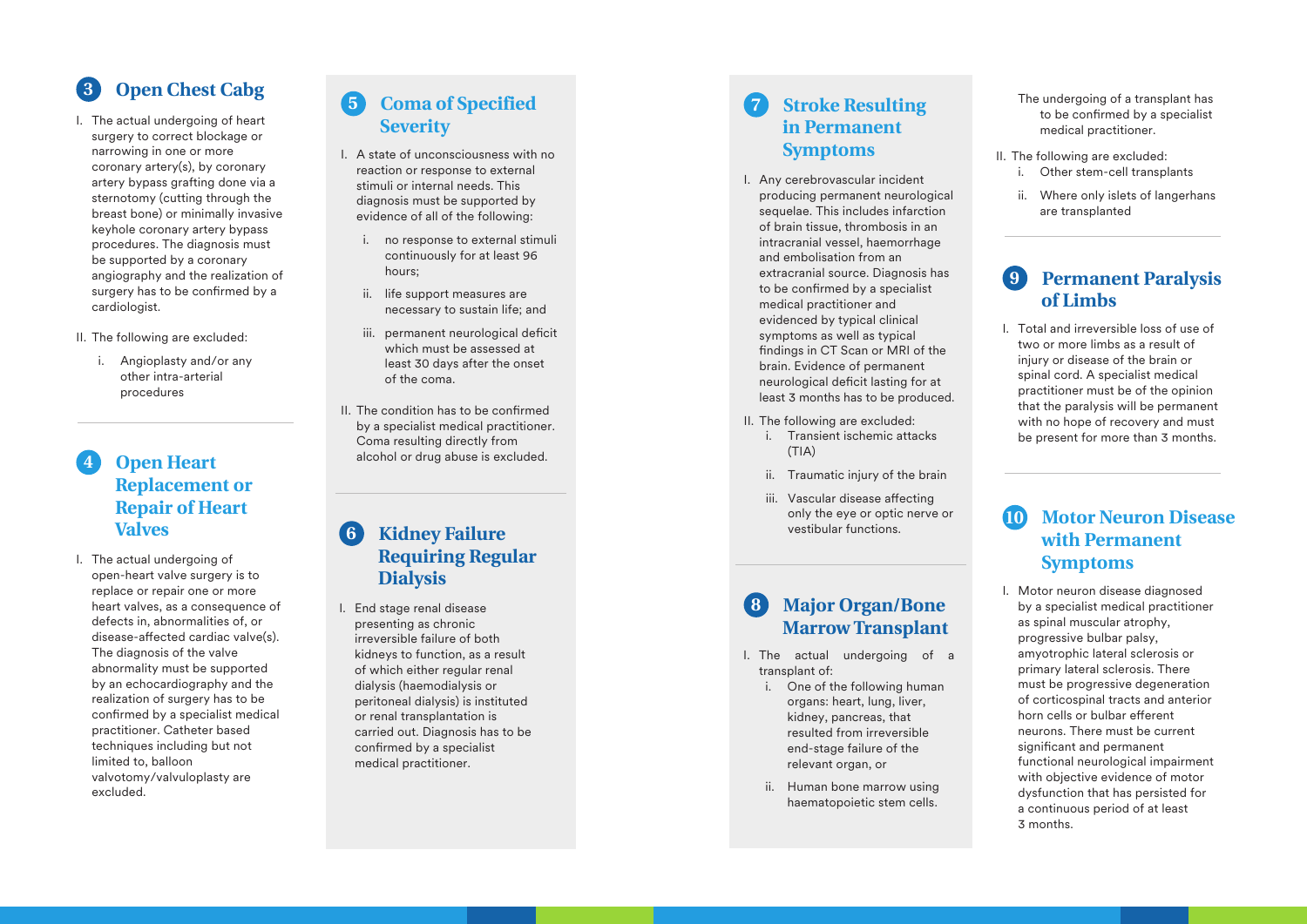### **11** Multiple Sclerosis **with Persisting Symptoms**

- I. The unequivocal diagnosis of Definite Multiple Sclerosis confirmed and evidenced by all of the following:
	- i. investigations including typical MRI findings which unequivocally confirm the diagnosis to be multiple sclerosis and
	- ii. there must be current clinical impairment of motor or sensory function, which must have persisted for a continuous period of at least 6 months.
	- II. Other causes of neurological damage such as SLE and HIV are excluded.

### **Benign Brain 12 Tumor**

- I. Benign brain tumor is defined as a life threatening, non-cancerous tumor in the brain, cranial nerves or meninges within the skull. The presence of the underlying tumor must be confirmed by imaging studies such as CT scan or MRI.
- II. This brain tumor must result in at least one of the following and must be confirmed by the relevant medical specialist.
- i. Permanent Neurological deficit with persisting clinical symptoms for a continuous period of at least 90 consecutive days or
- ii.Undergone surgical resection or radiation therapy to treat the brain tumor.
- III. The following conditions are excluded:
- Cysts, Granulomas, malformations in the arteries or veins of the brain, hematomas, abscesses, pituitary tumors, tumors of skull bones and tumors of the spinal cord

# **Blindness 13**

- I. Total, permanent and irreversible loss of all vision in both eyes as a result of illness or accident.
- II. The Blindness is evidenced by:
	- i. corrected visual acuity being 3/60 or less in both eyes or;
	- ii. the field of vision being less than 10 degrees in both eyes.
- III. The diagnosis of blindness must be confirmed and must not be correctable by aids or surgical procedure.

## **End Stage Lung 14 Failure**

- I. End stage lung disease, causing chronic respiratory failure, as confirmed and evidenced by all of the following:
	- i. FEV1 test results consistently less than 1 litre measured on 3 occasions 3 months apart; and
	- ii. Requiring continuous permanent supplementary oxygen therapy for hypoxemia; and
	- iii. Arterial blood gas analysis with partial oxygen pressure of 55mmHg or less (PaO2 <55mmHg); and
	- iv. Dyspnea at rest.

### **End Stage Liver 15 Failure**

- I. Permanent and irreversible failure of live function that has resulted in all three of the following:
	- Permanent jaundice; and Ascites; and Hepatic encephalopathy
- II. Liver failure secondary to drug or alcohol abuse is excluded.

# **Loss of Speech 16**

- I. Total and irrecoverable loss of the ability to speak as a result of injury or disease to the vocal cords. The inability to speak must be established for a continuous period of 12 months. This diagnosis must be supported by medical evidence furnished by an Ear, Nose, Throat (ENT) specialist.
- II. All psychiatric related causes are excluded.

# **Loss of Limbs**

I. The physical separation of two or more limbs, at or above the wrist or ankle level limbs as a result of injury or disease. This will include medically necessary amputation necessitated by injury or disease. The separation has to be permanent without any chance of surgical correction. Loss of Limbs resulting directly or indirectly from self-inflicted injury, alcohol or drug abuse is excluded.

# **Major Head Trauma**

I. Accidental head injury resulting in permanent Neurological deficit to be assessed no sooner than 3 months from the date of the accident. The diagnosis must be supported by unequivocal findings on Magnetic Resonance Imaging, Computerized Tomography, or other reliable imaging techniques. The accident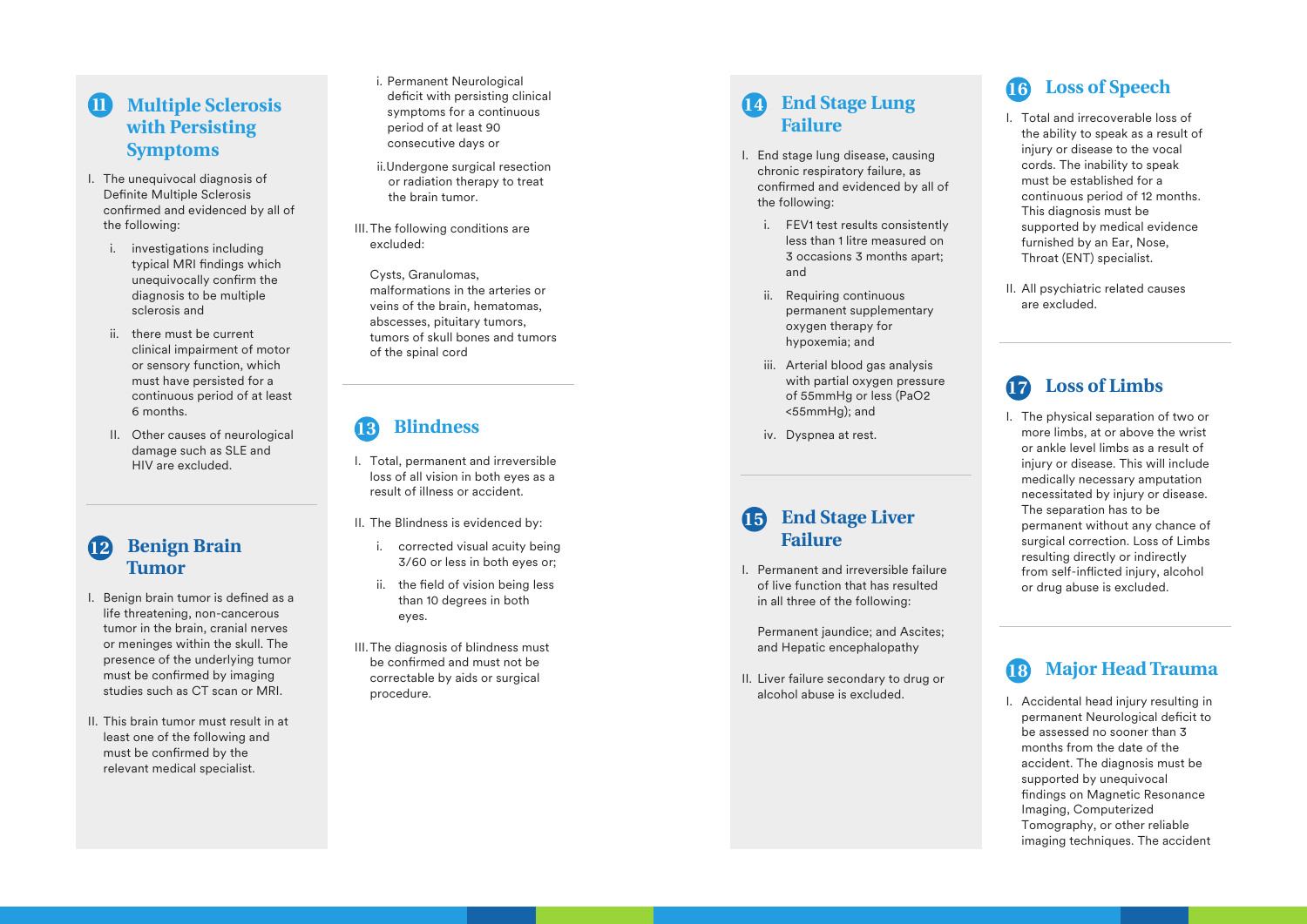must be caused solely and directly by accidental, violent, external and visible means and independently of all other causes.

II. The Accidental Head Injury must result in an inability to perform at least three (3) of the following Activities of Daily Living either with or without the use of mechanical equipment, special devices or other aids and adaptations in use for disabled persons. For the purpose of this benefit, the word "permanent" shall mean beyond the scope of recovery with current medical knowledge and technology.

III. The Activities of Daily Living are:

- i. Washing: the ability to wash in the bath or shower (including getting into and out of the bath or shower) or wash satisfactorily by other means;
- ii. Dressing: the ability to put on, take off, secure and unfasten all garments and, as appropriate, any braces, artificial limbs or other surgical appliances;
- iii. Transferring: the ability to move from a bed to an upright chair or wheelchair and vice versa;
- iv. Mobility: the ability to move indoors from room to room on level surfaces;
- v. Toileting: the ability to use the lavatory or otherwise manage bowel and bladder functions so as to maintain a satisfactory level of personal hygiene;
- vi. Feeding: the ability to feed oneself once food has been prepared and made available.
- IV. The following are excluded:
	- i. Spinal cord injury:

#### **Primary (Idiopathic) Pulmonary Hypertension 19**

- I. An unequivocal diagnosis of Primary (Idiopathic) Pulmonary Hypertension by a Cardiologist or specialist in respiratory medicine with evidence of right ventricular enlargement and the pulmonary artery pressure above 30 mm of Hg on Cardiac Cauterization. There must be permanent irreversible physical impairment to the degree of at least Class IV of the New York Heart Association Classification of cardiac impairment.
- II. The NYHA Classification of Cardiac Impairment are as follows:
	- i. Class III: Marked limitation of physical activity. Comfortable at rest, but less than ordinary activity causes symptoms.
	- ii. Class IV: Unable to engage in any physical activity without discomfort. Symptoms may be present even at rest.
- III. Pulmonary hypertension associated with lung disease, chronic hypoventilation, pulmonary thromboembolic disease, drugs and toxins, diseases of the left side of the heart, congenital heart disease and any secondary cause are specifically excluded.

# **Third Degree Burns 20**

I. There must be third-degree burns with scarring that cover at least 20% of the body's surface area. The diagnosis must confirm the total area involved using standardized, clinically accepted, body surface area charts covering 20% of the body surface area.

### **Nomination**

Nomination shall be in accordance with provisions of Section 39 of the Insurance Act 1938 as amended from time to time. Nomination of this Policy is not applicable if the Policy has been effected under Section 6 of the Married Women's Property Act 1874

### **Assignment**

Assignment shall be in accordance with provisions of Section 38 of the Insurance Act 1938 as amended from time to time. Assignment of this Policy is not applicable if the Policy has been effected under Section 6 of the Married Women's Property Act 1874.

# **About PNB MetLife**

PNB MetLife India Insurance Company Limited (PNB MetLife) is one of the leading life insurance companies in India. PNB MetLife has as its shareholders MetLife International Holdings LLC (MIHL), Punjab National Bank Limited (PNB), Jammu & Kashmir Bank Limited (JKB), M. Pallonji and Company Private Limited and other private investors, MIHL and PNB being the majority shareholders. PNB MetLife has been present in India since 2001.

PNB MetLife brings together the financial strength of a leading global life insurance provider, MetLife, Inc., and the credibility and reliability of PNB, one of India's oldest and leading nationalised banks. The vast distribution reach of PNB together with the global insurance expertise and product range of MetLife makes PNB MetLife a strong and trusted insurance provider.

For more information, visit www.pnbmetlife.com

# **Disclaimer**

### **Extract of Section 41 of the Insurance Act, 1938, as amended from time to time states**

1. No person shall allow or offer to allow, either directly or indirectly, as an inducement to any person to renew or continue an insurance in respect of any kind of risk relating to lives or property in India, any rebate of the whole or part of the commission payable or any rebate of the premium shown on the policy, nor shall any person taking out or renewing or continuing a policy accept any rebate, except such rebate as may be allowed in accordance with the published prospectuses or tables of the insurer.

2. Any person making default in complying with the provisions of this section shall be